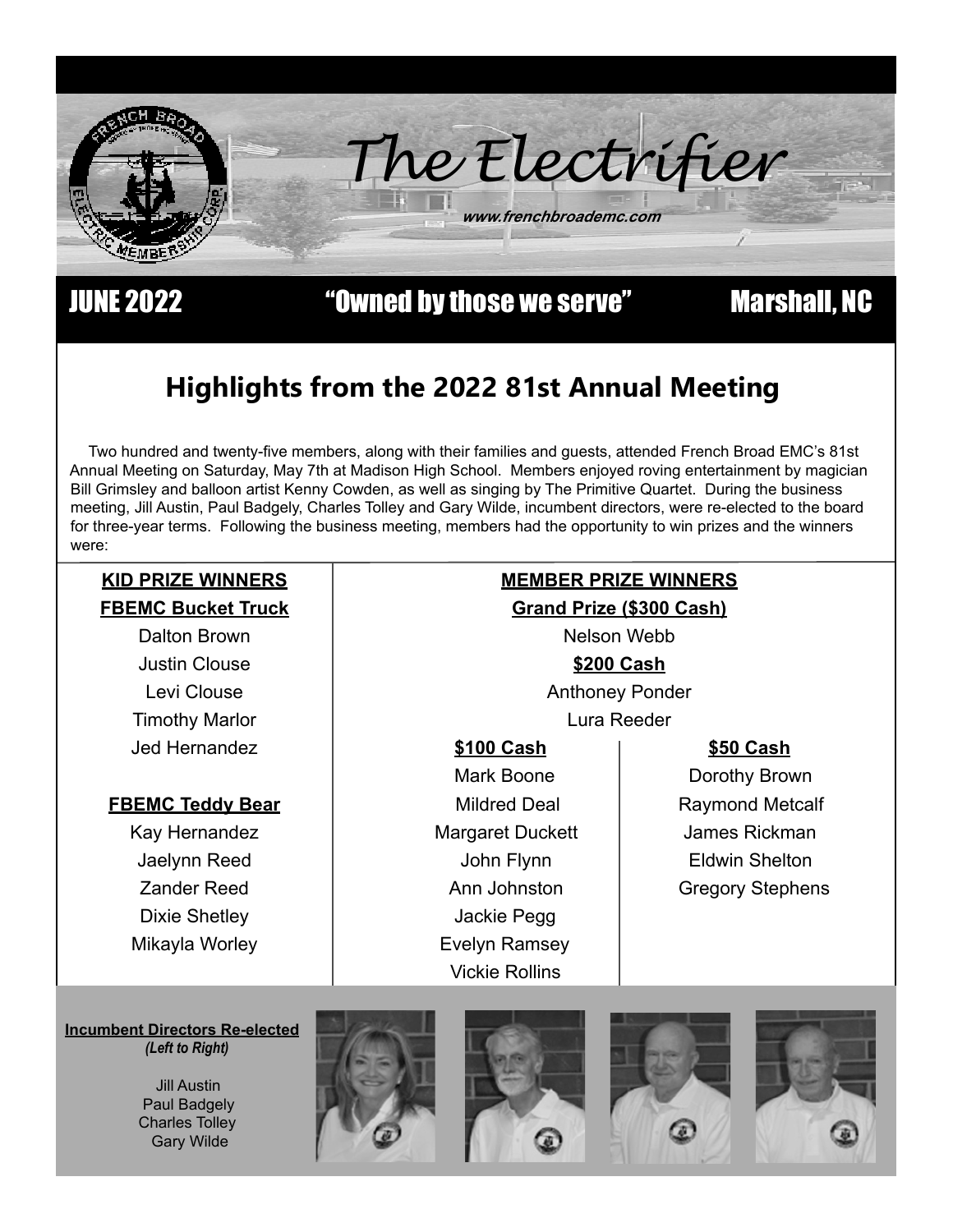## PAGE 2 **THE ELECTRIFIER** JUNE 2022

# *Manager's Report*

## **Expanding Our Fiber Network**

It's been several years now, since 1999, when French Broad EMC first installed fiber optic cables. At that time, we were looking for a better way to communicate with our offices and our substations. Up to that point, T1 lines from the telephone company were leased to tie our offices together and wireless radios were used to send information to and from our substations.

Fiber prices were dropping around the turn of the century and that made it much more affordable for us to run fiber to some of our substations. We were able to connect our electronic relays and breakers to our SCADA (Supervisory Control and Data Acquisition) system, allowing us to remotely monitor the conditions of each power line that served our accounts in that area. We were able to obtain some grant funding that allowed French Broad EMC to connect our offices together and to provide connectivity for the various school systems we serve.

Our fiber network continued to grow to

meet our needs but it wasn't until 2017 that things really changed for us and our members. The Board of Directors decided that high speed internet was no longer a luxury for only those who resided in large populated areas and they wanted all our members to have high speed access. What began as a small 200-customer trial has now grown into a network with over 1,900 miles of fiber which serves over 6,000 customers. To date, we have received over \$10 million in grant funding to make these projects possible.

 French Broad EMC is now able to offer every member in Unicoi County, Tennessee, as well as the rural parts of Madison and Buncombe counties here in North Carolina high speed fiber service. We are also working diligently to obtain additional funding to expand into the other areas we serve.

We are not a national company with millions of customers and stockholders. Our business model is completely different. We strive to offer the fastest, highly reliable service available at the most

affordable price possible.

 Our network is state of the art; there is no copper or other older technology that limits speeds or causes reliability issues. When you have a question or problem, you can call your local cooperative and talk to someone who works for you, not stock holders. Our staff is dedicated to making sure you have the best experience possible and that your service is reliable and affordable. We do not have contracts, limits, or other gimmicks that try to trick you. We do not slow down our service or put a cap on your usage. We do not charge you additional fees or try to sell you service you do not need or want. That is not how we do business.

While we enjoy the advantages of living in a rural community, its great to know that you have access to a communications network that is better than most of the metropolitan areas around us. We want you to have the best of both worlds and enjoy our service as well as our friendly customer support and straightforward communication that French Broad EMC provides.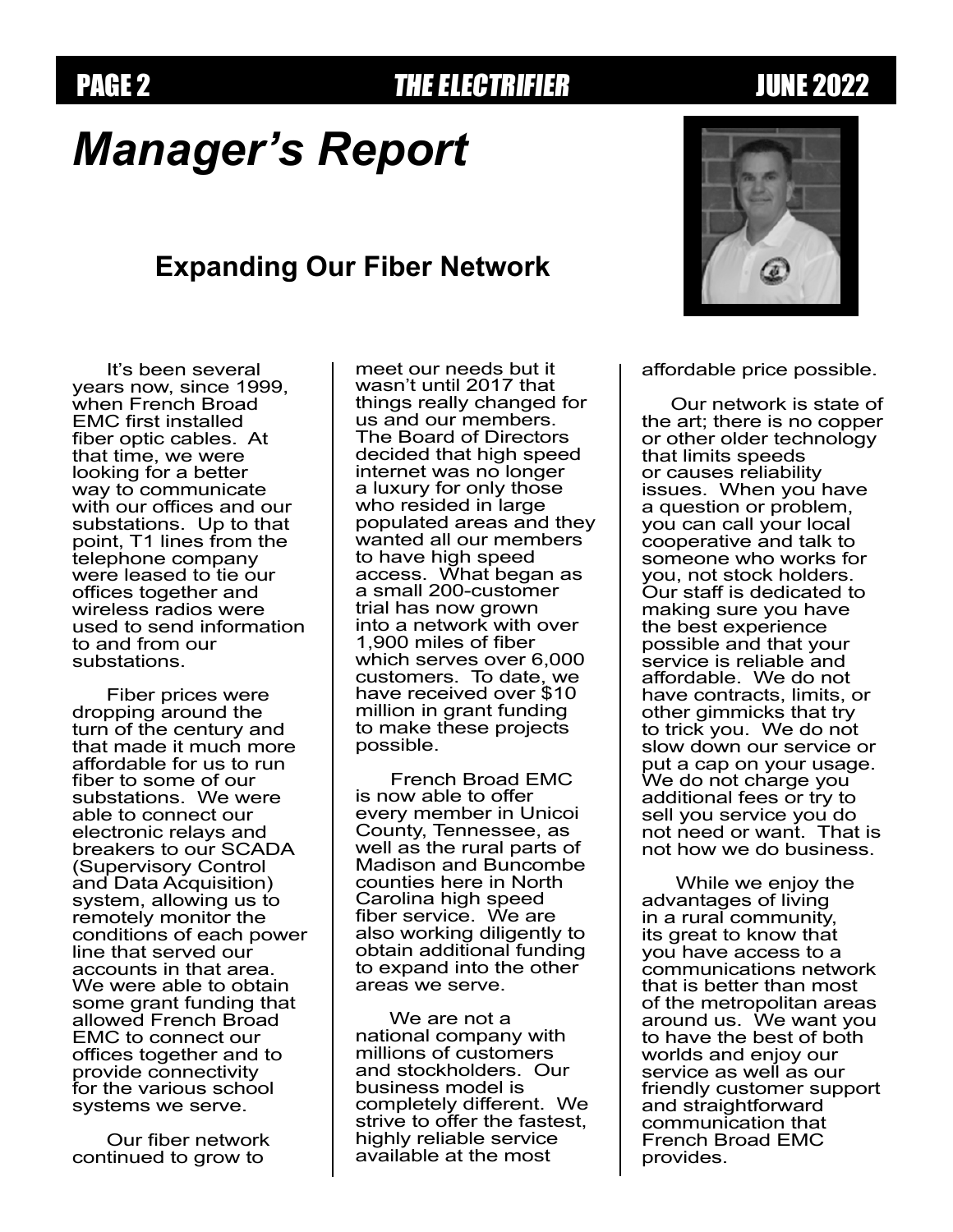# JUNE 2022 THE ELECTRIFIER PAGE 3



All numbers are in 828 area code unless otherwise listed.

 This is a FREE service to members for advertising non-commercial items. Ads are limited to two items per member per month and will appear only one time unless resubmitted. Ads are limited to two lines per ad. We reserve the right to edit, condense, or refuse ads due to content, unreasonable length, or available space.

 French Broad EMC does not endorse services advertised and is not responsible for reliability of services listed.

 When submitting ads for The Outlet, please be sure to include your name, address, phone number and account number. Ads without this reference information are subject to not being publish

Ads may be submitted online or mailed to:

French Broad EMC, Attn: Paula Seay, PO Box 9, Marshall, NC 28753.

## FOR SALE

3-pc all-wood curio, \$150. 515-1697.

55gal fish tank w/ stand, \$120. 515-1697.

Kohlert SNA225 Bassoon w/ case + vocal pipes, \$1,600. 678-9095.

Yamaha 103 88-key Keyboard w/ stand + bench seat, \$800. 678-9095.

Older wood house w/ garden area & greenhouse, Buladean. 688-1363.

Coleman 17' RamX canoe w/ 2 paddles, \$400. 768-7094.

2005 Honda Civic 2-door, 5spd, 192k mi, \$3,200. 385-0244.

Millcreek model 25, 25-bushel manure spreader, \$1,000. 779-7837.

Lawn tractor tire, 18x9.5-8, \$60. 768-7094.

Daylilies, snowball bushes, azaleas, redbud trees & more. 545-8802.

Posthole digger for tractor & 2 augers, \$250. 645-9860.

Grizzley table saw, \$1,500. 645-9860.

DR Power walk-behind leaf blower, model X12. 675-9804.

Cherry curio w/ curved glass & claw feet. 712-7661.

Frigidaire window AC, 10k BTU, \$160. 779-0352.

(19) Denver Broncos t-shirts, \$6ea or \$100/all. 779-0352.

Chestnut lumber. 688-2957.

Chestnut fire mantles. 688-2957.

Bunk feeders: (3)10', \$50 & (3)5', \$25. 689-3250.

Blue Heeler pups, born May 9, \$250ea. 423/743-5643.

Air-dried poplar boards & antique barn boards. 683-4322.

Antique wood cook stove, \$150. 683-4322.

Bunn commercial coffee maker, \$125. 515-6058.

Microwave oven, 900-watt, \$65. 515-6058.

Baby blankets, afghans, comforters. 675-4271.

Costume jewelry. 675-4271.

300+ gal heavy duty rubber farm tub, \$150. 258-8281.

4'x6' utility trailer w/ metal sides & plywood floor, \$170. 258-8281.

### 2005 Aliner, \$5,000. 707-1823.

### WANTED

Someone to care for elderly couple 1-3 days/wk. 707-1383.

Old-timey snowball and gooseberry bushes. 803-9090.

Old medicine bottles & boxes with labels. 803-9090.

Someone to cut 5+/- ac of pasture for the hay, use your equipment. 689-3250.

Someone to work, min 5 yrs carpentry experience, benefits, \$35/hr. 284-2650.

### **MISCELLANEOUS**

FOMCA low cost spay/neuter. 649-9798.

Will Do: tree trimming, junk removal, handyman svcs. 284-2137.

Farmers Market, MHU, Sat 10-1. www.marshillmarket.org.

Will Do: haul away junk cars, trucks & metal for free. 689-3896.

Will Do: haul away junk riding mowers for free. 689-3896.

Will Do: septic repairs, driveways, grading/clearing. 206-1466 or 206-4241.

Will Do: pressure washing. 675-4003.

FREE: Old Jayco camper & trailer bed. 843/230-6779.

# **Minisplit Heat Pump Changes**

(effective June 1, 2022)

Effective June 1, 2022, the cleaning and repair charges will change, as follows:

 *Cleaning: \$149 for 1st unit \$ 80/ea additional unit (stays the same)* 

 *Repair Trip Charge: \$100 per trip*

 If you have the Heat Pump Maintenance Agreement, your monthly charge will remain the same at this time. *\$ 17.50/ month for 1st unit*